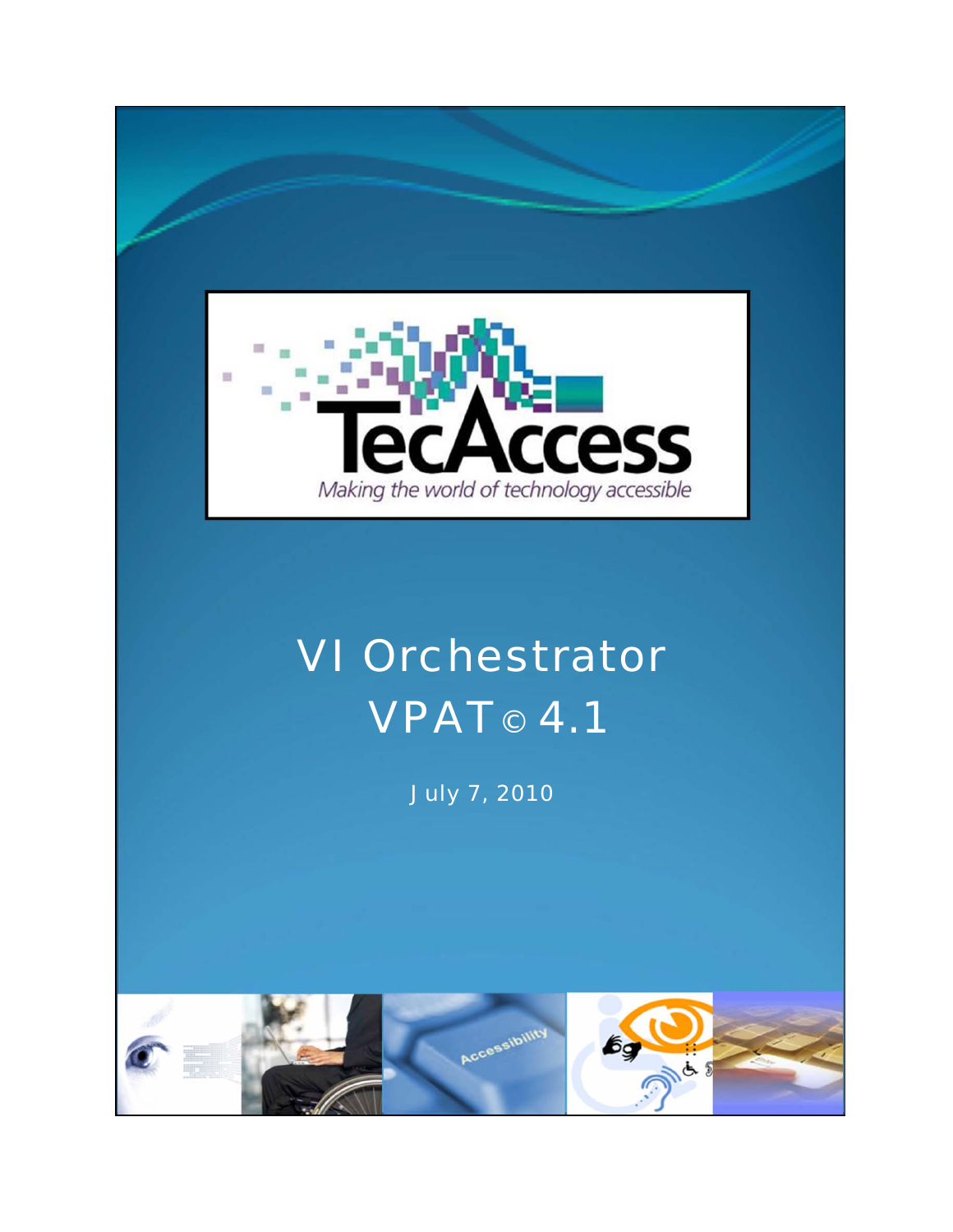

# **VPAT**®

Since the VPAT must be comprehensive, all Section 508 issues on all pages must be corrected to sustain compliance.

| <b>Summary of Voluntary Product Accessibility Template</b> |  |
|------------------------------------------------------------|--|
|------------------------------------------------------------|--|

| <b>Criteria</b>                    | <b>Supporting Features</b> | <b>Remarks &amp; Explanations</b>     |
|------------------------------------|----------------------------|---------------------------------------|
| Section 1194.21 Software           | Supports with              | Please reference the attached         |
| <b>Applications and Operating</b>  | Exceptions                 | 1194.21 section.                      |
| Systems                            |                            |                                       |
| Section 1194.22 Web-based          | Supports with              | When accessed through the Virtual     |
| Internet Information and           | Exceptions                 | Infrastructure - VI Web Access Client |
| Applications                       |                            | 4.1                                   |
|                                    |                            |                                       |
|                                    |                            | The Web based GUI accessed through    |
|                                    |                            | the VMware VI Web Access Client 4.1   |
|                                    |                            | allows access to Vcenter Server 4.1   |
|                                    |                            | and Orchestrator 4.1                  |
|                                    |                            | Please refer to the attached 1194.22  |
|                                    |                            | VPAT.                                 |
| Section 1194.23                    | Not Applicable             |                                       |
| <b>Telecommunications Products</b> |                            |                                       |
| Section 1194.24 Video and          | Not Applicable             |                                       |
| <b>Multimedia Products</b>         |                            |                                       |
| Section 1194.25 Self-              | Not Applicable             |                                       |
| contained, Closed Products         |                            |                                       |
| Section 1194.26 Desktop and        | Not Applicable             |                                       |
| Portable Computers                 |                            |                                       |
| Section 1194.31 Functional         | Supports with              | Please reference the attached         |
| Performance Criteria               | Exceptions                 | 1194.21, 1194.22 and 1194.31          |
|                                    |                            | sections.                             |
| Section 1194.41 Information,       | Supports                   | Please reference the attached         |
| Documentation and Support          |                            | 1194.41 section.                      |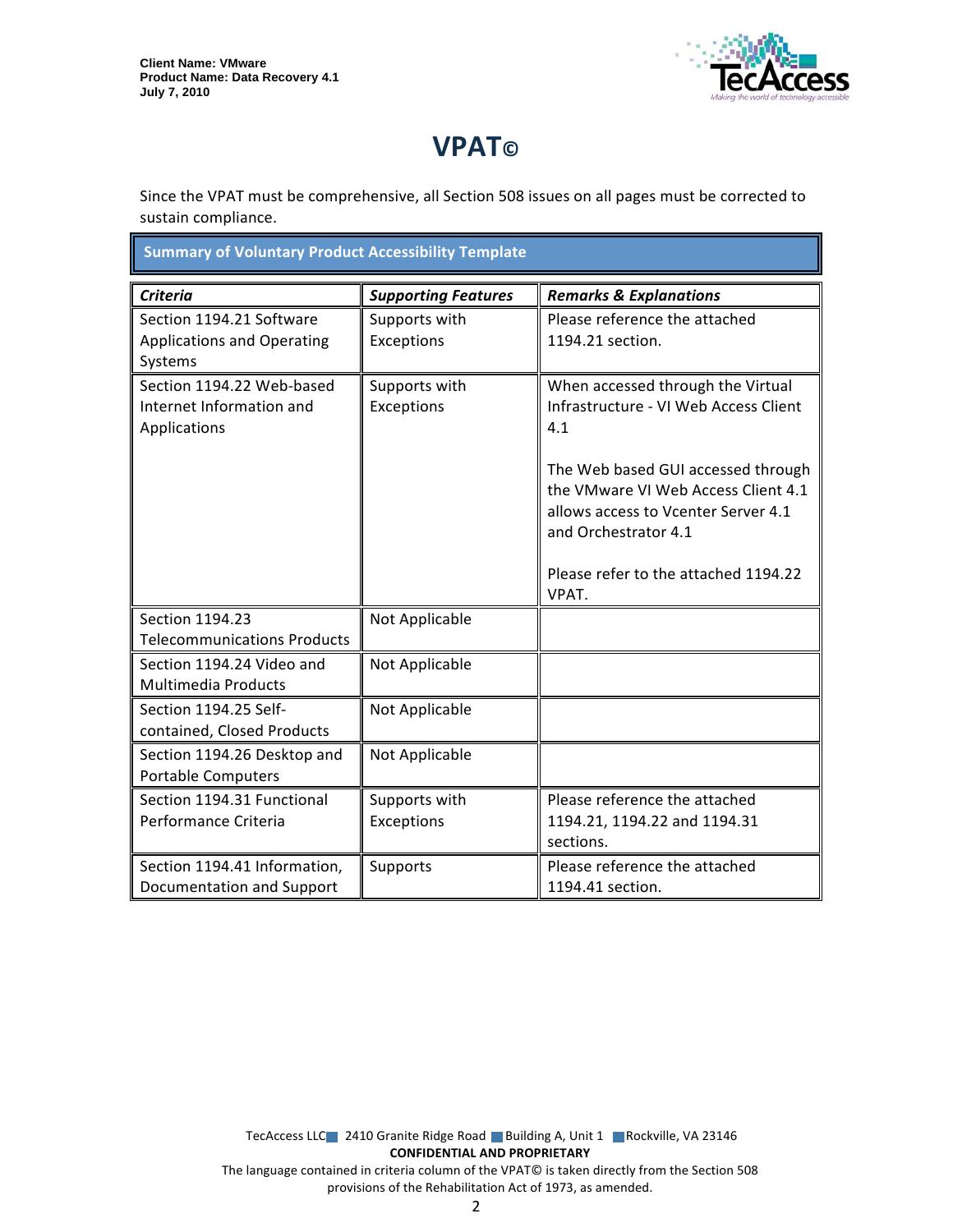

#### **Supporting Features (Second Column on VPAT)**

| Supports                                                            | Use this language when you determine the product<br>fully meets the letter and intent of the Criteria.                                                                                                                                                                                                                                              |
|---------------------------------------------------------------------|-----------------------------------------------------------------------------------------------------------------------------------------------------------------------------------------------------------------------------------------------------------------------------------------------------------------------------------------------------|
| Supports with Exceptions                                            | Use this language when you determine the product<br>does not fully meet the letter and intent of the<br>Criteria, but provides some level of access relative to<br>the Criteria.                                                                                                                                                                    |
| Supports through Equivalent<br>Facilitation                         | Use this language when you have identified an<br>alternate way to meet the intent of the Criteria or<br>when the product does not fully meet the intent of<br>the Criteria.                                                                                                                                                                         |
| Supports when Combined with<br>Compatible AT                        | Use this language when you determine the product<br>fully meets the letter and intent of the Criteria when<br>used in combination with Compatible Assistive<br>Technology ("AT"). For example, many software<br>programs can provide speech output when combined<br>with a compatible screen reader (commonly used AT<br>for people who are blind). |
| Does Not Support                                                    | Use this language when you determine the product<br>does not meet the letter or intent of the Criteria.                                                                                                                                                                                                                                             |
| Not Applicable                                                      | Use this language when you determine the Criteria<br>does not apply to the specific product.                                                                                                                                                                                                                                                        |
| Not Applicable - Fundamental<br><b>Alteration Exception Applies</b> | language when you determine<br>Use -<br>this<br>a<br>Fundamental Alteration of the product would be<br>required to meet the Criteria (see the access board's<br>standards for the definition of "fundamental<br>alteration").                                                                                                                       |

TecAccess LLC 2410 Granite Ridge Road Building A, Unit 1 Rockville, VA 23146 **CONFIDENTIAL AND PROPRIETARY** The language contained in criteria column of the VPAT© is taken directly from the Section 508 provisions of the Rehabilitation Act of 1973, as amended.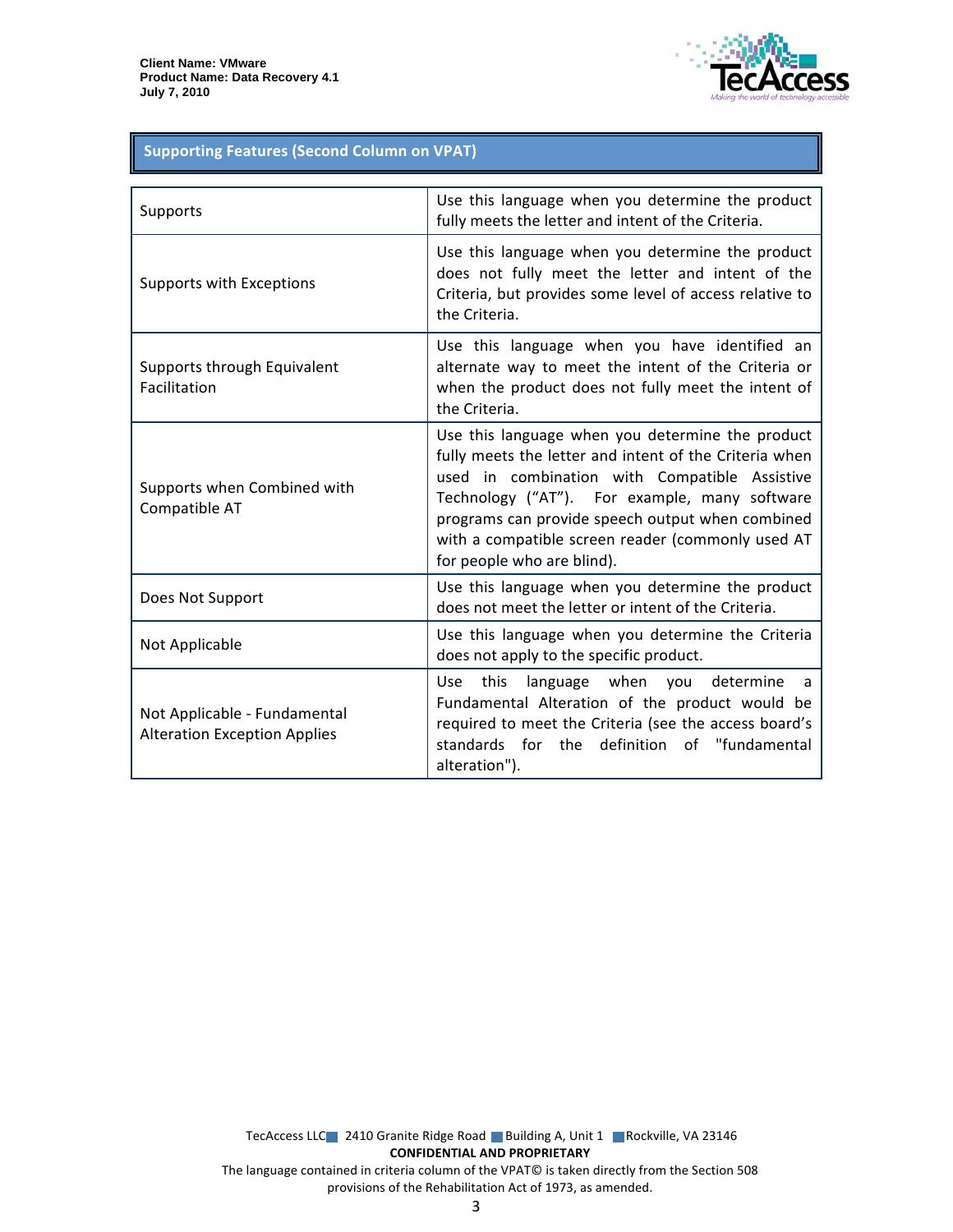

| 1194.21 Software Applications and Operating Systems                                                                                                                                                                                                                                                                                                                                                                                                                                                                                                                                               |                                         |                                                                                                                               |
|---------------------------------------------------------------------------------------------------------------------------------------------------------------------------------------------------------------------------------------------------------------------------------------------------------------------------------------------------------------------------------------------------------------------------------------------------------------------------------------------------------------------------------------------------------------------------------------------------|-----------------------------------------|-------------------------------------------------------------------------------------------------------------------------------|
| पापटाप                                                                                                                                                                                                                                                                                                                                                                                                                                                                                                                                                                                            | <del>วนpportmy</del><br><b>Features</b> | <del>nemurns &amp; Explumutions</del>                                                                                         |
| (a) When software is designed to run<br>on a system that has a keyboard,<br>product functions shall be executable<br>from a keyboard where the function<br>itself or the result of performing a<br>function can be discerned textually.                                                                                                                                                                                                                                                                                                                                                           | Supports                                | The application is fully navigable with<br>the keyboard.                                                                      |
| (b) Applications shall not disrupt or<br>disable activated features of other<br>products that are identified as<br>accessibility features, where those<br>features are developed and<br>documented according to industry<br>standards. Applications also shall not<br>disrupt or disable activated features of<br>any operating system that are<br>identified as accessibility features<br>where the application programming<br>interface for those accessibility features<br>has been documented by the<br>manufacturer of the operating system<br>and is available to the product<br>developer. | Supports<br>with<br>Exceptions          | Virtual Infrastructure - Orchestrator<br>4.1 does interrupt or disable AT or AT<br>features.<br>See 1194.21(d) and 1194.21(f) |
| (c) A well-defined on-screen indication<br>of the current focus shall be provided<br>that moves among interactive interface<br>elements as the input focus changes.<br>The focus shall be programmatically<br>exposed so that Assistive Technology<br>can track focus and focus changes.                                                                                                                                                                                                                                                                                                          | Supports                                | AT can track focus changes and<br>determine what interactive interface<br>element has the current focus.                      |

1194.21 Software Applications and Operating Systems, continued

| (d) Sufficient information about a user | Supports            | Many controls have sufficient                                                |
|-----------------------------------------|---------------------|------------------------------------------------------------------------------|
| interface element including the         | with                | information for identifying them                                             |
| identity, operation and state of the    | Exceptions          | including name, role, state and value                                        |
| element shall be available to Assistive |                     | information provided through                                                 |
| Technology When an image represents     |                     | Microsoft Active Accessibility (MSAA).                                       |
| a program element, the information      |                     |                                                                              |
| conveyed by the image must also be      |                     | However, controls do exist that do                                           |
| available in text.                      |                     | not have identifying information that                                        |
|                                         |                     | AT can use.                                                                  |
|                                         |                     |                                                                              |
|                                         |                     | Some controls which are links or                                             |
|                                         |                     | buttons are not identified as                                                |
|                                         |                     | interactive interface elements                                               |
|                                         | <b>CONFIDENTIAL</b> | TecAccess LLC 2410 Granite Ridge Road Building A, Unit 1 Rockville, VA 23146 |

The language contained in criteria column of the VPAT© is taken directly from the Section 508 provisions of the Rehabilitation Act of 1973, as amended.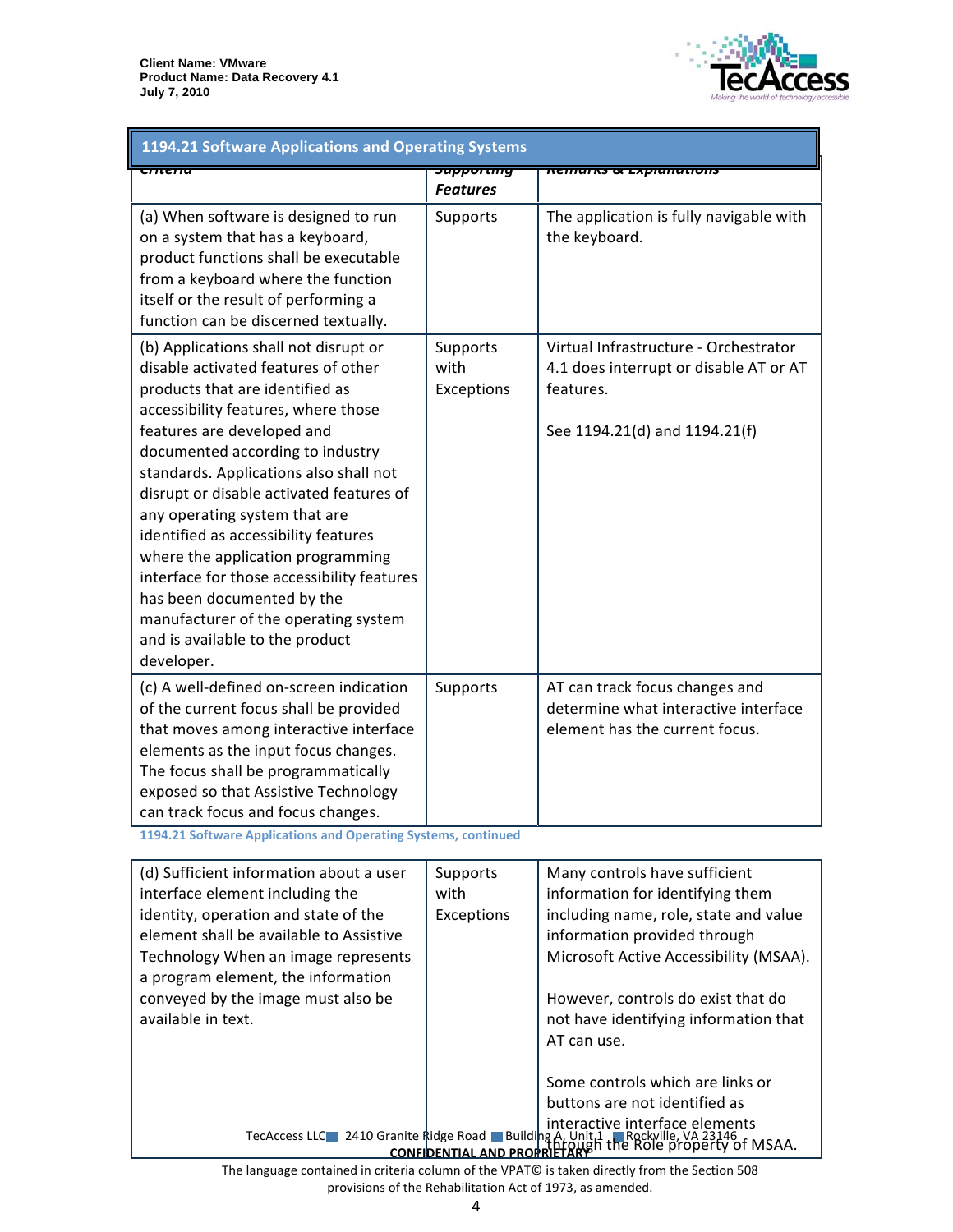

# 1194.21 Software Applications and Operating Systems, continued

| <b>Criteria</b>                                                                                                                                                                                                                           | <b>Supporting</b><br><b>Features</b> | <b>Remarks &amp; Explanations</b>                                                                                                                                                                                                                                                                           |
|-------------------------------------------------------------------------------------------------------------------------------------------------------------------------------------------------------------------------------------------|--------------------------------------|-------------------------------------------------------------------------------------------------------------------------------------------------------------------------------------------------------------------------------------------------------------------------------------------------------------|
| (e) When bitmap images are used to<br>identify controls, status indicators, or<br>other programmatic elements, the<br>meaning assigned to those images shall<br>be consistent throughout an<br>application's performance.                 | Supports                             | Image meaning is consistent.                                                                                                                                                                                                                                                                                |
| (f) Textual information shall be<br>provided through operating system<br>functions for displaying text. The<br>minimum information that shall be<br>made available is text content, text<br>input caret location, and text<br>attributes. | Supports<br>with<br>Exceptions       | Text is available through the<br>operating system and AT can read it<br>in many cases, however there are<br>examples when text is not being read.<br>For example, some controls which are<br>links or buttons are not identified as<br>interactive interface elements<br>through the Role property of MSAA. |
| (g) Applications shall not override user<br>selected contrast and color selections<br>and other individual display attributes.                                                                                                            | Supports<br>with<br>Exceptions       | With the web based client it does<br>honor or extend Windows high<br>contrast settings but not large font<br>settings unless font sizes are ignored<br>in IE.                                                                                                                                               |
| (h) When animation is displayed, the<br>information shall be displayable in at<br>least one non-animated presentation<br>mode at the option of the user.                                                                                  | <b>Not</b><br>Applicable             | Animation is not used.                                                                                                                                                                                                                                                                                      |
| (i) Color coding shall not be used as the<br>only means of conveying information,<br>indicating an action, prompting a<br>response, or distinguishing a visual<br>element.                                                                | Supports                             | This product does not use color<br>coding as the only means to convey<br>information, indicating an action,<br>prompting responses or<br>distinguishing visual elements.                                                                                                                                    |
| (i) When a product permits a user to<br>adjust color and contrast settings, a<br>variety of color selections capable of<br>producing a range of contrast levels<br>shall be provided.                                                     | <b>Not</b><br>Applicable             | The Windows based application does<br>not permit a user to adjust color or<br>contrast settings.                                                                                                                                                                                                            |
| (k) Software shall not use flashing or<br>blinking text, objects, or other<br>elements having a flash or blink<br>frequency greater than 2 Hz and lower<br>than 55 Hz.                                                                    | Supports                             | Blinking and flashing does not occur<br>in the prohibited range.                                                                                                                                                                                                                                            |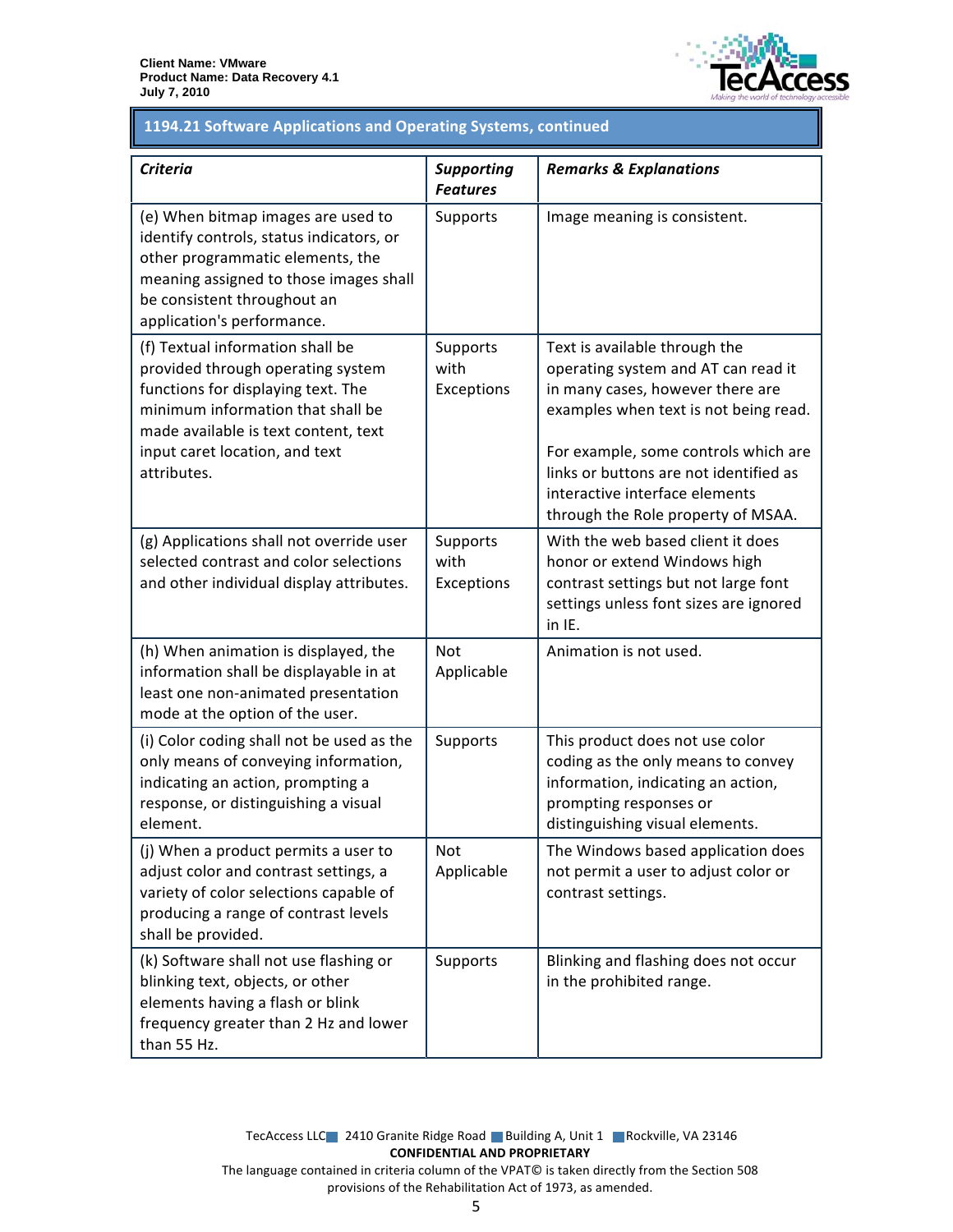

## 1194.21 Software Applications and Operating Systems, continued

| Criteria                                                                                                                                                                                                                                                         | <b>Supporting</b><br><b>Features</b> | <b>Remarks &amp; Explanations</b>                                                          |
|------------------------------------------------------------------------------------------------------------------------------------------------------------------------------------------------------------------------------------------------------------------|--------------------------------------|--------------------------------------------------------------------------------------------|
| (I) When electronic forms are used, the<br>form shall allow people using Assistive<br>Technology to access the information,<br>field elements, and functionality<br>required for completion and<br>submission of the form, including all<br>directions and cues. | Supports                             | When using the Windows based GUI<br>form fields are accessible to Assistive<br>Technology. |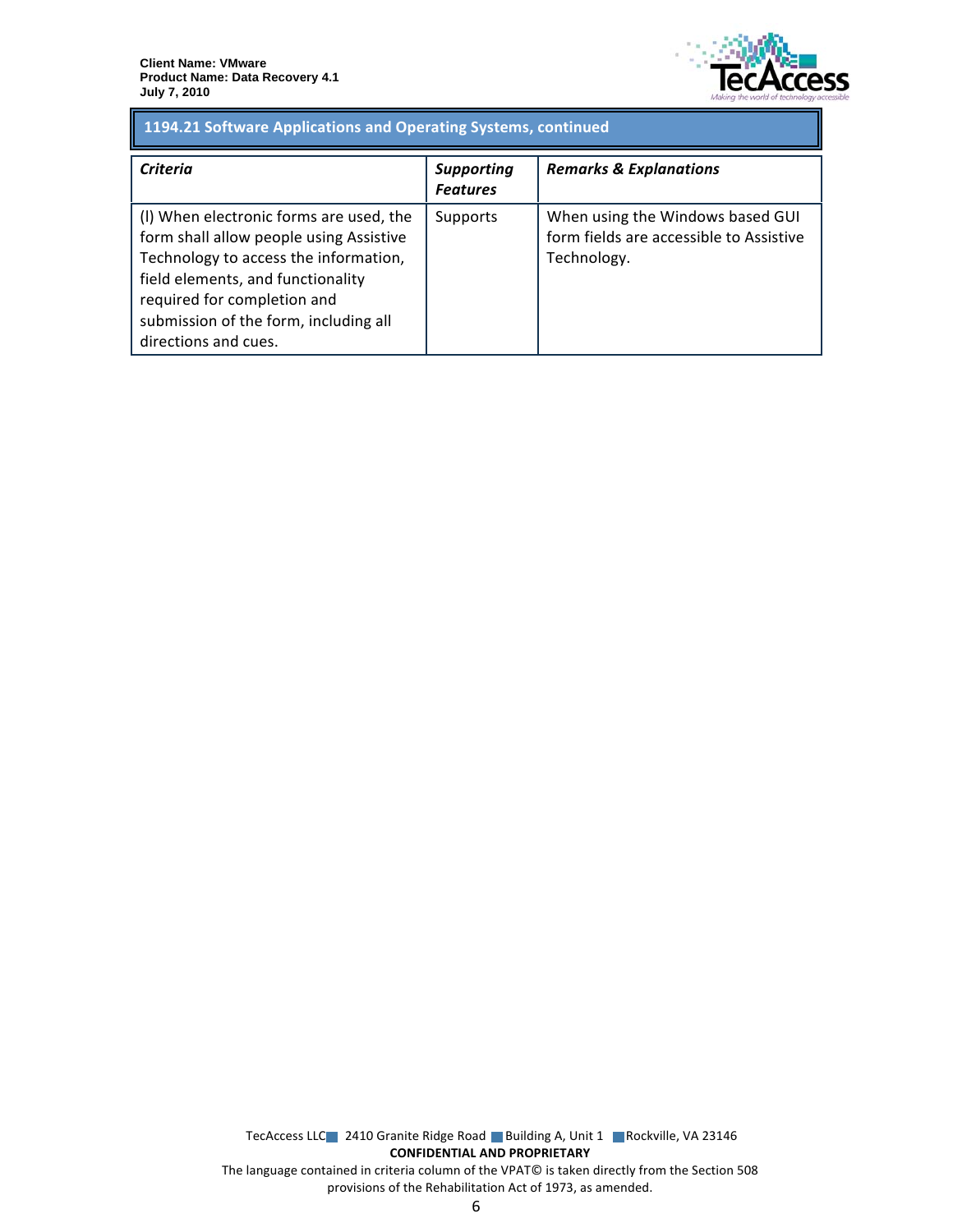

| 1194.22 Web-based Internet Information and Applications                                                                                                                  |                                         |                                                                 |
|--------------------------------------------------------------------------------------------------------------------------------------------------------------------------|-----------------------------------------|-----------------------------------------------------------------|
| पास्ताप                                                                                                                                                                  | <del>วนpportmy</del><br><b>Features</b> | <del>nemurks &amp; Explumations</del>                           |
| (a) A text equivalent for every non-text<br>element shall be provided (e.g., via<br>"alt", "longdesc", or in element<br>content).                                        | Supports                                | A text equivalent for every non-text<br>element is provided.    |
| (b) Equivalent alternatives for any<br>multimedia presentation shall be<br>synchronized with the presentation.                                                           | <b>Not</b><br>Applicable                | No Multimedia is present.                                       |
| (c) Web pages shall be designed so that<br>all information conveyed with color is<br>also available without color, for<br>example from context or markup.                | Supports                                | Color is not used as a sole means of<br>conveying information.  |
| (d) Documents shall be organized so<br>they are readable without requiring an<br>associated style sheet.                                                                 | Supports                                | When Style Sheets are disabled the<br>pages are usable.         |
| (e) Redundant text links shall be<br>provided for each active region of a<br>server-side image map.                                                                      | <b>Not</b><br>Applicable                | Server-side image maps are not used.                            |
| (f) Client-side image maps shall be<br>provided instead of server-side image<br>maps except where the regions cannot<br>be defined with an available geometric<br>shape. | Not<br>Applicable                       | Client-side image maps are not used.                            |
| (g) Row and column headers shall be<br>identified for data tables.                                                                                                       | Supports                                | Row and column headers are<br>identified for data tables.       |
| (h) Markup shall be used to associate<br>data cells and header cells for data<br>tables that have two or more logical<br>levels of row or column headers.                | <b>Not</b><br>Applicable                | Data tables with two or more logical<br>levels are not present. |

TecAccess LLC 2410 Granite Ridge Road Building A, Unit 1 Rockville, VA 23146 **CONFIDENTIAL AND PROPRIETARY** The language contained in criteria column of the VPAT© is taken directly from the Section 508 provisions of the Rehabilitation Act of 1973, as amended.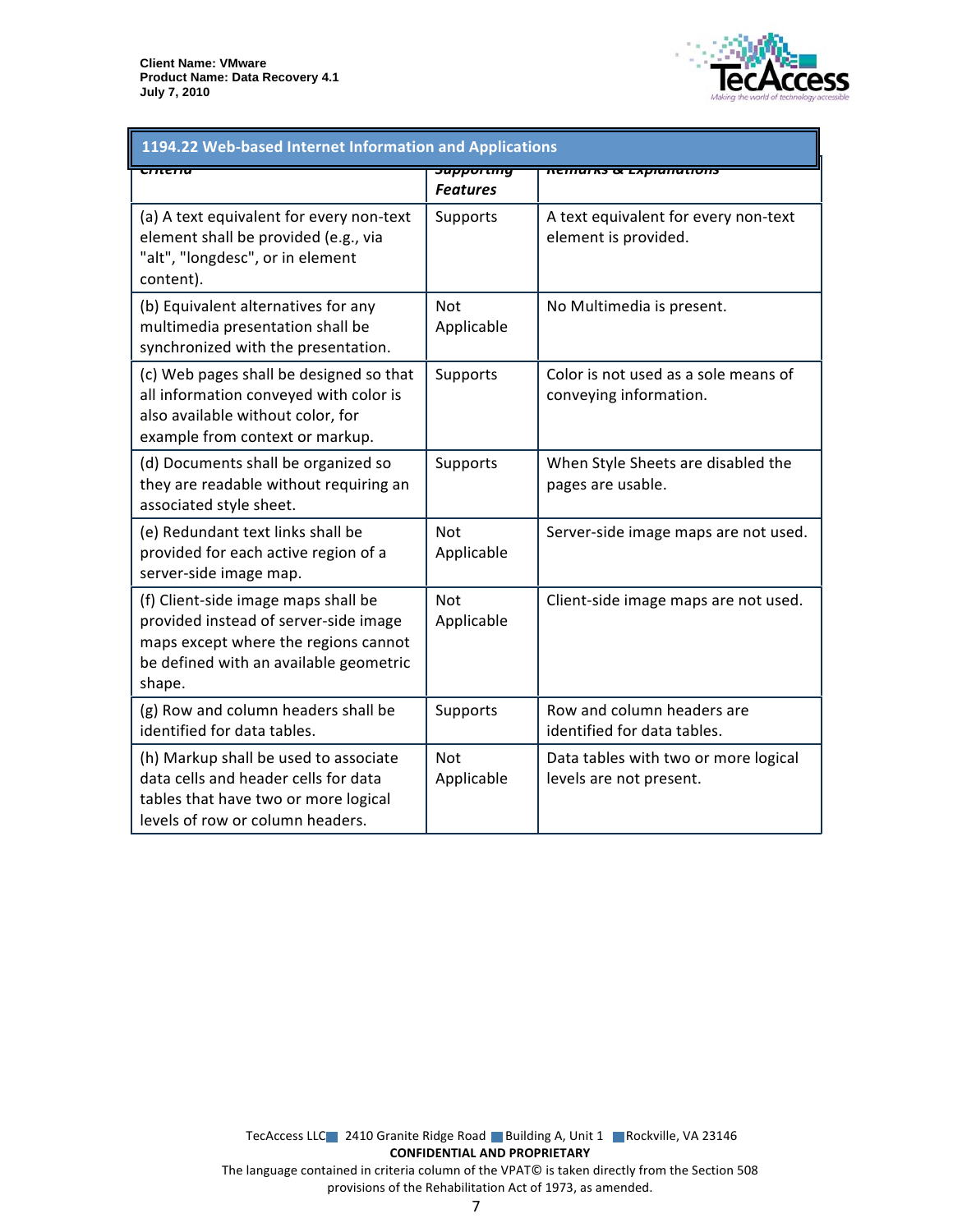

| 1194.22 Web-based Internet Information and Applications, continued                                                                                                                                                                                                                                                     |                                   |                                                              |
|------------------------------------------------------------------------------------------------------------------------------------------------------------------------------------------------------------------------------------------------------------------------------------------------------------------------|-----------------------------------|--------------------------------------------------------------|
|                                                                                                                                                                                                                                                                                                                        | ज्याप्राण्यसम्<br><b>Features</b> | <del>וסהאזושות ש כאזושות.</del>                              |
| (i) Frames shall be titled with text that<br>facilitates frame identification and<br>navigation.                                                                                                                                                                                                                       | Supports                          | iFrames are used and are titled.                             |
| (j) Pages shall be designed to avoid<br>causing the screen to flicker with a<br>frequency greater than 2 Hz and lower<br>than 55 Hz.                                                                                                                                                                                   | Supports                          | Flickering does not occur in the<br>prohibited range.        |
| (k) A text-only page, with equivalent<br>information or functionality, shall be<br>provided to make a web site comply<br>with the provisions of this part, when<br>compliance cannot be accomplished in<br>any other way. The content of the text-<br>only page shall be updated whenever<br>the primary page changes. | Not<br>Applicable                 | A text only page is not needed to<br>access the application. |
| (I) When pages utilize scripting<br>languages to display content, or to<br>create interface elements, the<br>information provided by the script shall<br>be identified with functional text that<br>can be read by Assistive Technology.                                                                               | Not<br>Applicable                 | Client-side scripting is not used.                           |
| (m) When a web page requires that an<br>applet, plug-in or other application be<br>present on the client system to<br>interpret page content, the page must<br>provide a link to a plug-in or applet that<br>complies with §1194.21(a) through (I).                                                                    | <b>Not</b><br>Applicable          | Plug-ins are not used.                                       |
| (n) When electronic forms are designed<br>to be completed on-line, the form shall<br>allow people using Assistive Technology<br>to access the information, field<br>elements, and functionality required<br>for completion and submission of the<br>form, including all directions and cues.                           | Supports                          | Forms are accessible.                                        |
| (o) A method shall be provided that<br>permits users to skip repetitive<br>navigation links.                                                                                                                                                                                                                           | Does Not<br>Support               | No Skip Navigation Link is provided.                         |
| (p) When a timed response is required,<br>the user shall be alerted and given<br>sufficient time to indicate more time is<br>required.                                                                                                                                                                                 | Not<br>Applicable                 | There are no timed responses<br>required.                    |

TecAccess LLC 2410 Granite Ridge Road Building A, Unit 1 Rockville, VA 23146 **CONFIDENTIAL AND PROPRIETARY** 

The language contained in criteria column of the VPAT© is taken directly from the Section 508 provisions of the Rehabilitation Act of 1973, as amended.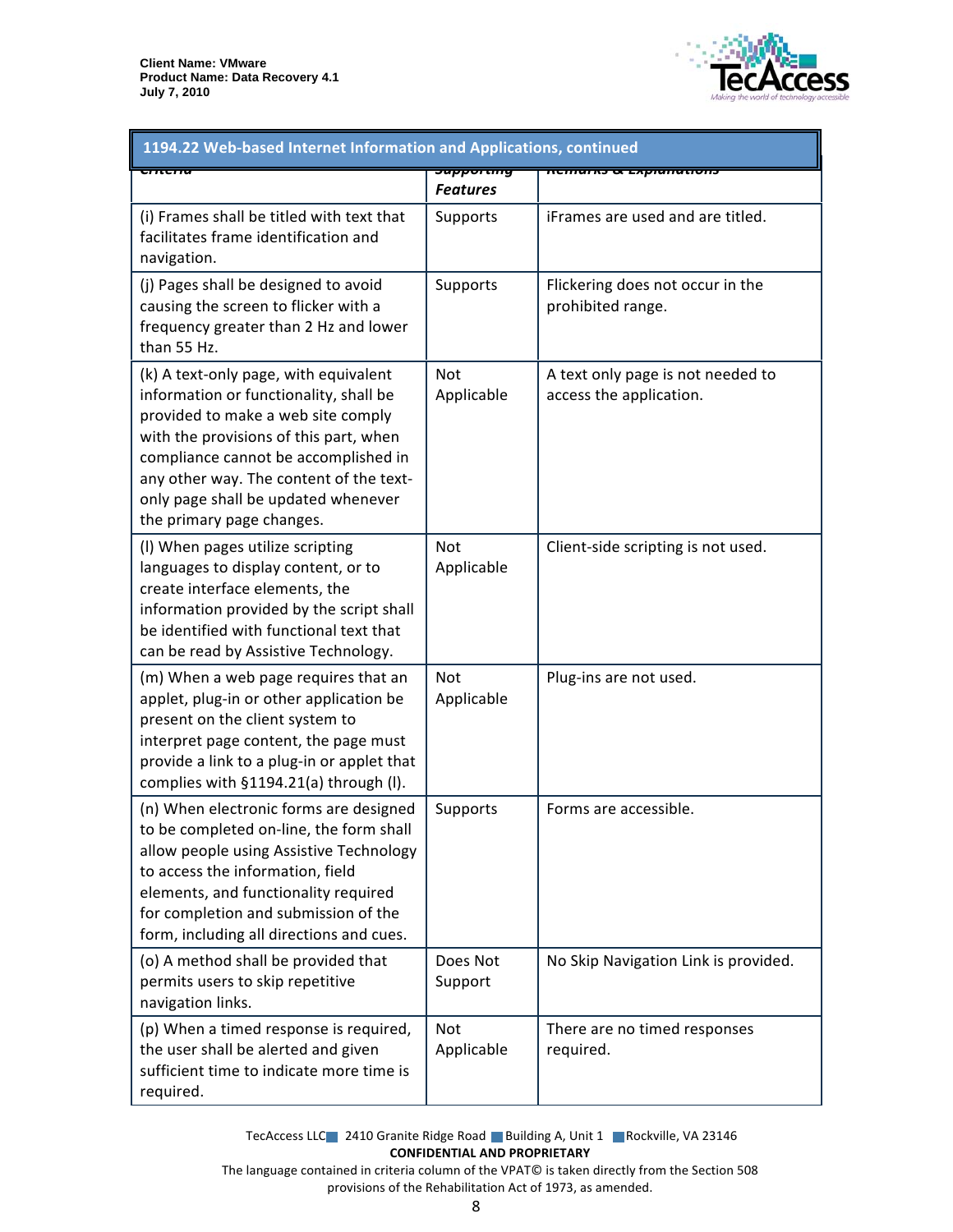

### 1194.31 Functional Performance Criteria

| <b>Criteria</b>                                                                                                                                                                                                                                                                                                                  | <b>Supporting</b><br><b>Features</b> | <b>Remarks &amp; Explanations</b>                                                                                                                                                                                                                                                                 |
|----------------------------------------------------------------------------------------------------------------------------------------------------------------------------------------------------------------------------------------------------------------------------------------------------------------------------------|--------------------------------------|---------------------------------------------------------------------------------------------------------------------------------------------------------------------------------------------------------------------------------------------------------------------------------------------------|
| (a) At least one mode of operation and<br>information retrieval that does not require<br>user vision shall be provided, or support for<br>assistive technology used by people who<br>are blind or visually impaired shall be<br>provided.                                                                                        | Supports<br>with<br>Exceptions       | Virtual Infrastructure - Orchestrator<br>4.1 has some limitations that do not<br>allow full support for screen reader<br>(AT). Please reference the included<br>1194.21 and 1194.22 VPATs for<br>specific details.                                                                                |
| (b) At least one mode of operation and<br>information retrieval that does not require<br>visual acuity greater than 20/70 shall be<br>provided in audio and enlarged print output<br>working together or independently, or<br>support for assistive technology used by<br>people who are visually impaired shall be<br>provided. | Supports<br>with<br>Exceptions       | Screen magnifiers do work with<br>Virtual Infrastructure - Orchestrator<br>4.1.<br>Virtual Infrastructure - Orchestrator<br>4.1 does not honor all Windows<br>color and high contrast settings and<br>increased text size.<br>Please reference the included<br>1194.21 VPAT for specific details. |
| (c) At least one mode of operation and<br>information retrieval that does not require<br>user hearing shall be provided, or support<br>for assistive technology used by people who<br>are deaf or hard of hearing shall be<br>provided.                                                                                          | Supports                             | Hearing is not required.                                                                                                                                                                                                                                                                          |
| (d) Where audio information is important<br>for the use of a product, at least one mode<br>of operation and information retrieval shall<br>be provided in an enhanced auditory<br>fashion, or support for assistive hearing<br>devices shall be provided.                                                                        | Not<br>Applicable                    | Audio is not present.                                                                                                                                                                                                                                                                             |
| (e) At least one mode of operation and<br>information retrieval that does not require<br>user speech shall be provided, or support<br>for assistive technology used by people with<br>disabilities shall be provided.                                                                                                            | Supports                             | User speech is not required to<br>access content.                                                                                                                                                                                                                                                 |

1194.31 Functional Performance Criteria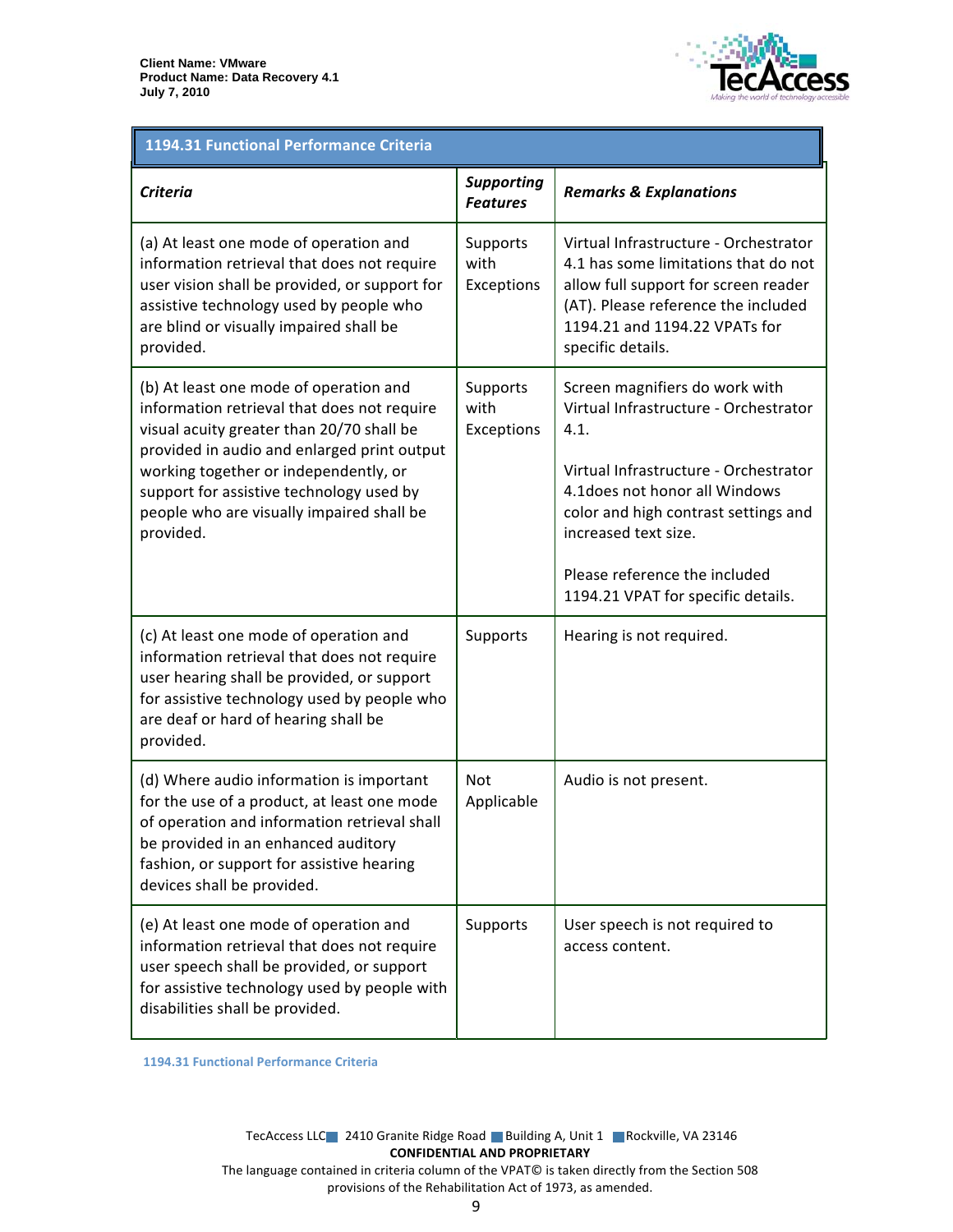

| 1194.31 Functional Performance Criteria, continued                                                                                                                                                                |                                      |                                                                                                      |
|-------------------------------------------------------------------------------------------------------------------------------------------------------------------------------------------------------------------|--------------------------------------|------------------------------------------------------------------------------------------------------|
| Criteria                                                                                                                                                                                                          | <b>Supporting</b><br><b>Features</b> | <b>Remarks &amp; Explanations</b>                                                                    |
| (f) At least one mode of operation and<br>information retrieval that does not require<br>fine motor control or simultaneous actions<br>and that is operable with limited reach and<br>strength shall be provided. | Supports<br>with<br>Exceptions       | Some user interface elements are<br>not keyboard accessible. Please<br>refer to 1194.21 for details. |

1194.31 Functional Performance Criteria, continued